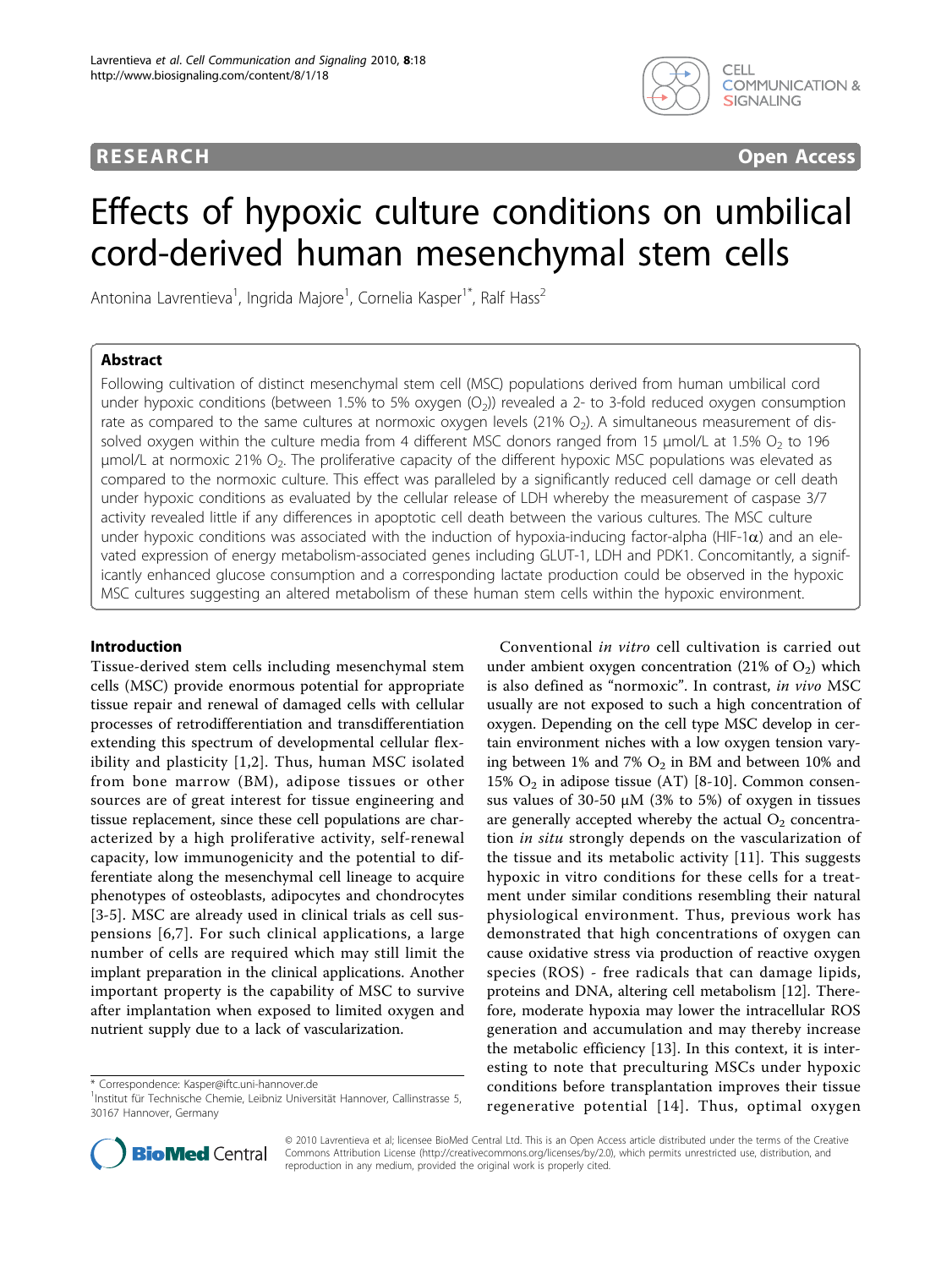concentrations must be assigned in accordance with physiological niches and the type of cultivated stem cells, e.g. MSC derived either from bone marrow, peripheral blood, adipose tissue, placenta tissue or from umbilical cord. Under such circumstances, noninvasive optical on-line measurements of dissolved oxygen in the culture medium are very helpful in monitoring and control of cell incubation under conditions of variable oxygen concentration [\[15\]](#page-7-0).

Birth-associated tissues including amnion, placenta, cord blood and the umbilical cord (UC) represent a very promising embryonic/fetal source of MSC populations and may provide a broader spectrum of cellular flexibility as compared to MSC obtained from adult tissues (bone marrow, adipose tissue). Thus, UC-derived MSC have a short doubling time, their harvest is not ethically restricted and there are no medico-legal limitations in their application [[16,17\]](#page-8-0). Oxygen tension within the mammalian female reproductive tract was shown to be low, about 1.5% to 8% and lasts throughout the fetal development with dissolved oxygen in the fetal circulation rarely exceeding 5% [\[18,19\]](#page-8-0). Moreover, the UC with its blood vessels - two arteries and one vein - is lacking capillaries or lymphatic channels providing conditions that UC cells could also develop in situ in a hypoxic atmosphere. However, little is known about the effect of hypoxia on UC-derived MSC. Thus, the metabolic potential and the proliferative capacity of these UCderived MSC at low oxygen tension has not been determined to date. In this study we therefore tested the effects of hypoxic conditions (1.5%, 2.5% and 5%  $O_2$ ) on a cultivation of 4 different individual UC-derived MSC populations to examine the proliferative and metabolic activities in these human stem cells.

## Methods

## Cell culture

Human MSCs were isolated from UCs of 4 different term-deliveries (38-40 weeks) by Cesarean section patients after obtaining informed written consent, respectively, as approved by the Institutional Review Board, project #3037 on  $17<sup>th</sup>$  June, 2006 and in an extended permission #443 on  $26<sup>th</sup>$  February, 2009. Recently, the isolated populations have been extensively characterized as mesenchymal stem cells by surface marker analysis and functional properties [\[20](#page-8-0)]. Moreover, the MSC were expanded and cryopreserved until the start of the experiment as described [[20\]](#page-8-0). After thawing, the cells were expanded over two passages. At about 80% of confluency the MSCs were harvested by accutase treatment (PAA Laboratories GmbH, Pasching, Austria) and plated at a density of 3000 cells/ $\text{cm}^2$  in  $25 \text{ cm}^2$  cell culture flasks (Corning, CellBind Surface, Germany) and in 6-well plates (Sarstedt, Germany), respectively. Experiments were performed with cells of passages 3 to 7. Cells were cultivated in  $\alpha$ MEM containing 1 g/l glucose (Biochrom, Germany), 2 mM L-glutamine (PAA Laboratories GmbH), 10% human serum (provided by the Division of Transfusion Medicine, Medical University Hannover, Germany) and 50 μg/ml Gentamicin (PAA Laboratories GmbH) in a humidified atmosphere containing 5%  $CO<sub>2</sub>$  and 21%  $O<sub>2</sub>$  at 37°C (Incubators: Thermo scientific, Germany). Twenty four hours after seeding, all non-adherent cells were removed by media changes and for the following 72 h the MSCs were incubated at various oxygen concentrations (1.5%, 2.5%, 5% or 21%), respectively.

#### Cell number, apoptosis and necrosis

At the end of cultivation, cells were washed with PBS, detached by accutase treatment (PAA Laboratories GmbH), sedimented by centrifugation for 5 min at  $200 \times g$  and counted using a haemocytometer following resuspension in 1 ml culture medium. Cell viability was determined by trypan blue exclusion  $(n = 4)$ . Occurance of apoptosis was measured with ApoOne® Homogeneous Caspase-3/7 Assay (Promega, UK) by the amount of the fluorescent product Rhodamine 110  $(Ex_{355}/Em_{460})$ cleaved by caspase-3/7 from the non-fluorescent substrate Z-DEVD-R110 after cell lysis following 6 h incubation at 37°C. Cell damage or cell necrosis was evaluated by measuring lactate dehydrogenase (LDH) activity in the cell culture supernatant (30 min incubation time, 25°C) using the CytoTox-ONE™ Assay (Promega, UK), by the amount of enzymatically reduced resorufin by its fluorescence intensity  $(Ex_{355}/Em_{460})$ according to manufacturer's instructions. All fluorescence measurements were performed using the Fluoroscan Ascent microplate reader (Thermo Scientific, Germany).

Normoxic (21%  $O_2$ ) cultures of the same passage were used as control cell population and the results of each oxygen concentration were presented as percentage of change to the normoxic controls.

## $O<sub>2</sub>$  and pH measurements

Dissolved oxygen and pH values in the cell culture supernatant were recorded online in  $25 \text{ cm}^2$  cell culture flasks (Corning, CellBind Surface, Germany) every 10-20 minutes by using a SFR-Shake Flask Reader (Presens GmbH, Regensburg, Germany) with optical sensors, integrated and precalibrated by Presens GmbH. These measurements are based on the luminescence lifetime of the sensor dye, which depends on the oxygen partial pressure and the pH of the sample, respectively. The luminescence lifetime was detected non-invasively through the transparent flask bottom and represented equivalents of oxygen and pH values according to the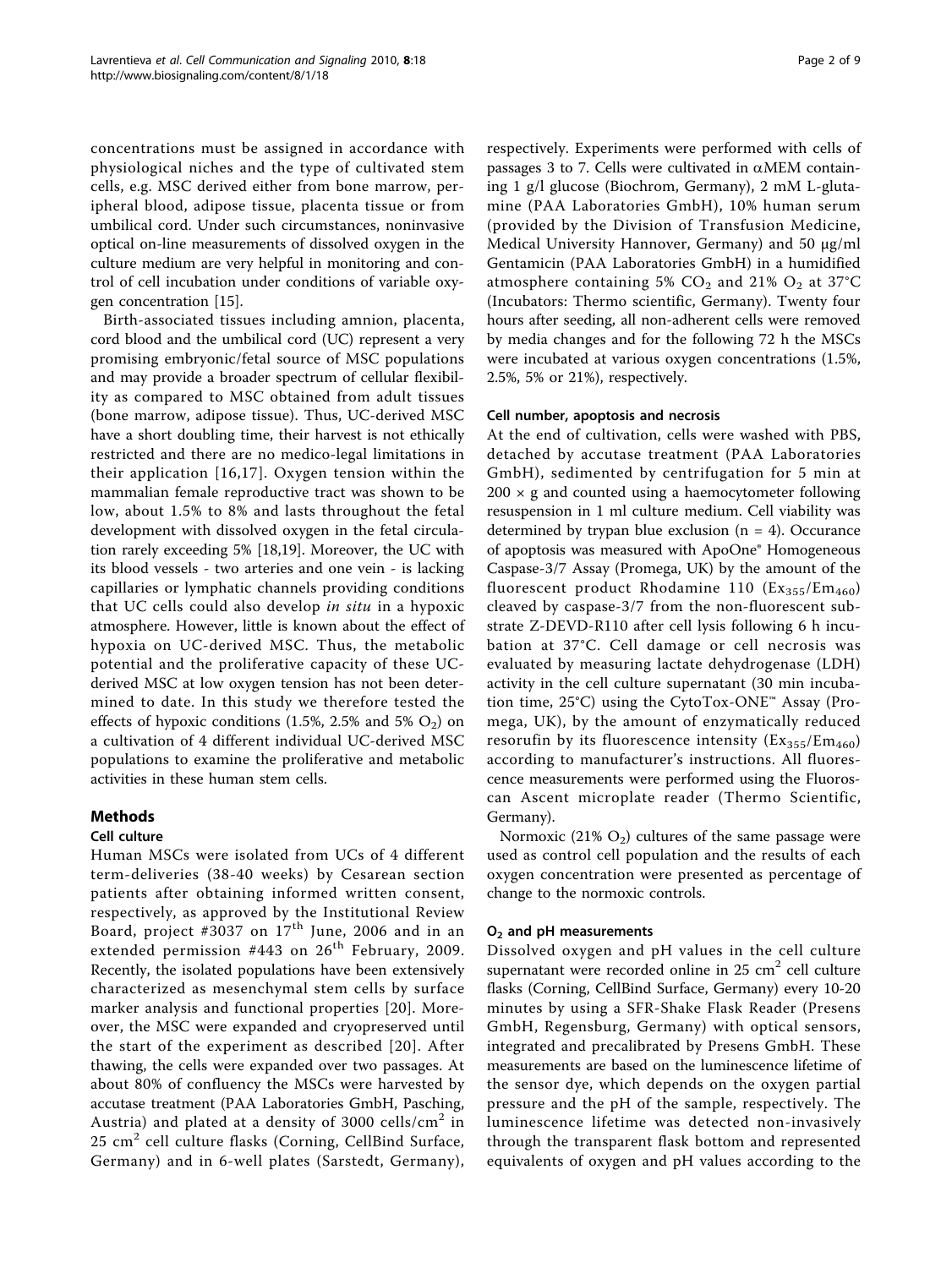company's software (Presens, Germany). Culture flasks with the same amount of medium (6 ml) without cells were used as a control. Oxygen consumption was calculated as difference of dissolved oxygen concentration in medium with and without cells divided by the number of living cells.

#### Immunoblot analysis

The isolated MSC cultures following incubation at different oxygen levels (1.5% to 21%) were washed three times in ice-cold PBS and immediately lysed in a buffer containing 10 mM Tris-HCl (pH 7.6), 140 mM NaCl, 10 mM EDTA, 1% (v/v) NP-40 with the addition of 10  $\mu$ g/ ml aprotinin, 10 μg/ml leupeptin, and 1 mM phenylmethylsulfonylfluoride (PMSF) (all from Sigma). Protein concentration was adjusted using the colorimetric BCAassay (Perbio Science Deutschland, Bonn, Germany), subjected to SDS-polyacrylamide gel electrophoresis and transferred to a PVDF membrane (Millipore GmbH, Schwalbach, Germany). The membranes were blocked with PBS containing 5% FCS and 0.05% Tween-20 (PBS/ Tween). After washing four times with PBS/Tween, the membranes were incubated with the primary monoclonal antibodies (anti-HIF-1 $\alpha$  (Biomol GmbH, Hamburg, Germany) and anti-ß-actin, clone AC-15 (Sigma, Saint Louis, Missouri, USA)) for 2 h/37°C, washed four times with PBS/Tween and incubated with the appropriate horseraddish peroxidase-conjugated secondary antibody (all from Santa Cruz Biotechnology, Santa Cruz, CA) for 1 h/37°C. The membranes were washed with PBS/ Tween and visualized by autoradiography using the ECL-detection kit (GE Healthcare, München, Germany).

## Real-Time RT-PCR (HIF Target genes Analysis)

Total RNA from the cells incubated at different oxygen conditions was isolated by using RNeasy Mini Plus Kit (Qiagen, Germany) according to the manufacturer's instructions and the RNA concentration was measured with a Nanodrop 1000 Spectrophotometer (Thermo Scientific, Germany). Thereafter, 1 μg of RNA was transcribed into cDNA using Reverse Transcriptase (Promega , UK) and a mixture of oligo(dT) primers according to the manufacturer's instructions. Primers for glucose transporter-1 (GLUT-1), lactate dehydrogenase A (LDHA), glucose-6-phosphate dehydrogenase (G6PD), pyruvate dehydrogenase kinase-1 (PDK-1) and hypoxanthine phosphoribosyltransferase-1 (HPRT1) genes were designed using OligoPerfect™ Designer Software (Invitrogen). Quantitative RT-PCR was performed using IQ™SYBR®Green Supermix and IQTM5 real-time PCR Detection System (Bio-Rad, USA). HPRT1 gene was used as internal control and non-template control was used as negative control. The dissociation curves were run for all completed SYBR Green reactions to rule out non-specific amplifications and primer-dimers. Data were analyzed using the comparative Ct  $(\Delta \Delta CT)$ method. For each sample triplicate measurements were performed.

## Glucose and L-glutamine consumption, lactate and glutamate production (metabolic analysis)

At the end of each cultivation concentrations of glucose and lactate were measured in the medium using an YSI 2700 SELECT analyzer (Yellow Springs, USA). L-glutamine and l-glutamate concentrations were determined using a gradient HPLC (column: Waters Resolve C18, 5 μm,  $3.9 \times 150$  mm,  $30^{\circ}$ C, flow: 1 ml/min) with Fluorescence Detector RF-10AXL (Shimadzu, Japan).

Specific metabolite consumption rates (qmet) were calculated using the following equation: $q$ met= $\mu$ Cx

 $(0) \times$ Cmet(t)–Cmet(0)eµt–1

with $\mu = \ln[Cx(t)/Cx(0)]\Delta t$ 

whereby  $Cx(0)$  and  $Cx(t)$  represent the cell numbers and  $Cmet(0)$  and  $Cmet(t)$  the amount of metabolite at the start (0) and the end (t) of the exponential growth phase, respectively, t the time (h) and  $\mu$  the specific growth rate  $(h^{-1})$ .

Lactate to glucose yields were calculated asYlac/ glc=qlacqglc,

where  $q_{lac}$  and  $q_{glc}$  are specific lactate production and glucose consumption rates during the same time interval, respectively.

## Statistical analysis

All data are represented as mean  $\pm$  SD for triplicate measurements for each sample. Statistical significance was assessed with the one way ANOVA and t-test at  $P < 0.05$ .

#### Results

#### On-line measurements of dissolved oxygen and pH values of the medium

Twenty-four hours after seeding, the cell culture medium was changed and cells were placed on the SFR-Shake Flask Reader in an incubator with reduced oxygen concentration. For three days, dissolved oxygen concentrations in the medium and pH values were measured and recorded on-line every 10 to 20 minutes (Fig. [1\)](#page-3-0). The measurements showed even at  $1.5\%$  O<sub>2</sub> only a marginal reduction of the available oxygen levels as compared to the appropriate cell-free medium indicating a faster gas diffusion into the medium than the rate of cellular consumption (Fig. [1\)](#page-3-0). Thus, at the end of the cultivations (80% confluency) with 1.5%  $O_2$ , the concentration of oxygen in the cell culture supernatant was 15.03 μmol/l as compared to 15.7 μmol/l in the appropriate medium control (control) (Fig. [1A\)](#page-3-0). Likewise, 2.5%  $O_2$  incubation revealed 23.88  $\mu$ mol/l of oxygen in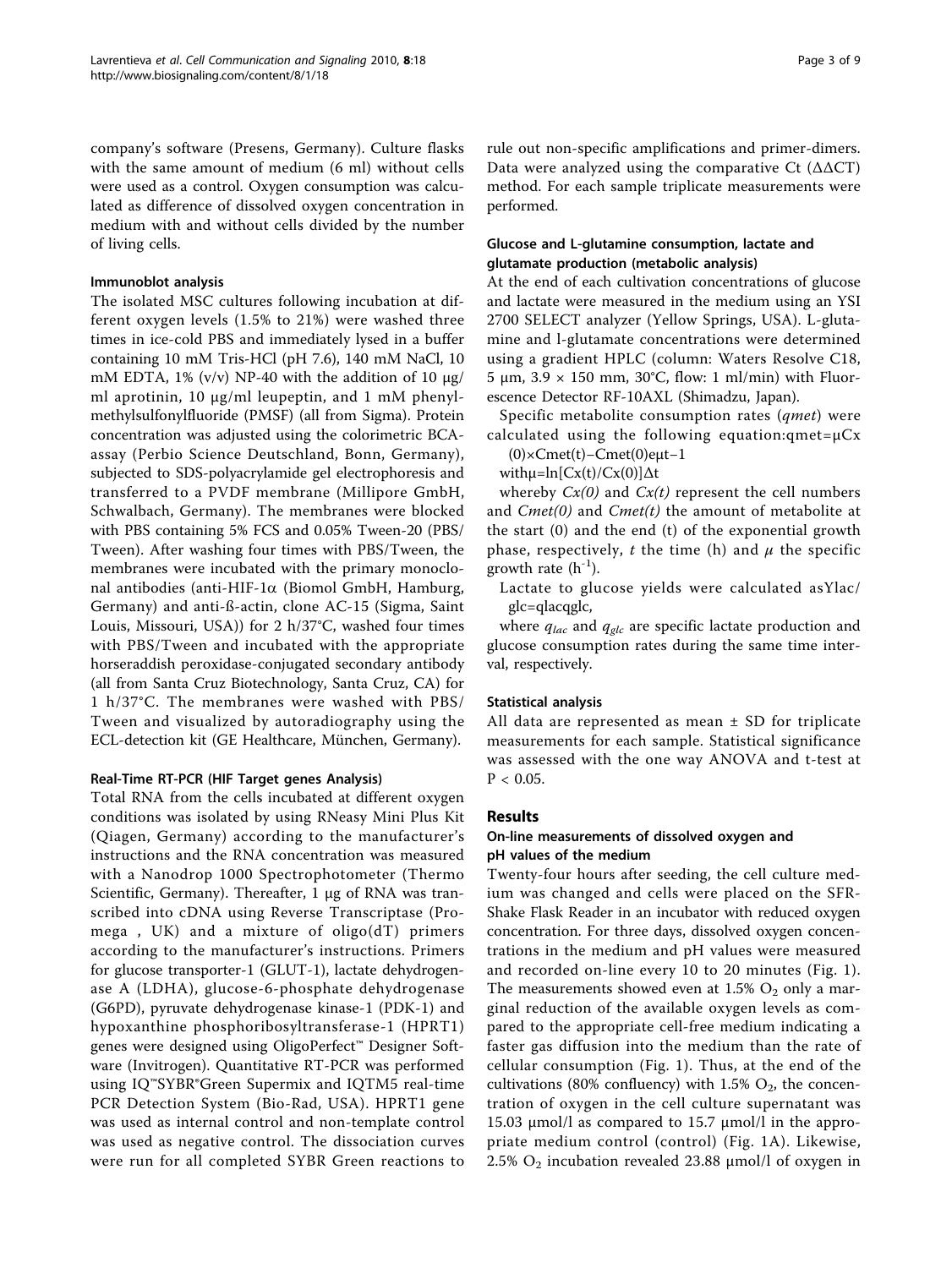<span id="page-3-0"></span>

the culture supernatant versus 25.10 μmol/l in the control (Fig. 1B), 5%  $O_2$  resulted in 48.85 µmol/l versus 50.05 μmol/l in the control (Fig. 1C), and normoxic conditions at 21%  $O_2$  exhibited 196 μmol/l in the cell culture as compared to 198 μmol/l in the cell-free control medium (Fig. 1D). Accordingly, the calculated oxygen consumption at the end of cultivation (80% confluency) was  $0.024 \pm 0.002$  pmol/h/cell in 1.5% O<sub>2</sub>,  $0.035 \pm 0.006$  pmol/h/cell in 2.5% O<sub>2</sub>, 0.036  $\pm$  0.006 pmol/h/cell in 5%  $O_2$ , and 0.095  $\pm$  0.005 pmol/h/cellin  $21\%$  O<sub>2</sub> (Fig. [2\)](#page-4-0).

Moreover, the pH values in the cell culture supernatant progressively decreased during cultivation time in parallel to an increasing cell number and reached a difference of about 0.15 pH values compared to control medium at the end of the cultivation (80% confluency) (Fig. 1A).

#### Cell proliferation, apoptosis and necrosis

Whereas other studies also use 6 h, 24 h and 48 h of hypoxic incubation, UC-derived MSC were exposed to various concentrations of oxygen for 72 h and the proliferation, apoptosis and cell damage/necrosis in the 4 different UC cell populations was investigated. Cell growth analysis revealed a marked increase in cell proliferation at 2.5%  $O_2$  as compared to normoxic 21%  $O_2$ (Fig. [3A](#page-4-0)). The hypoxic conditions were evaluated by HIF-1 $\alpha$  expression and Western blot analysis revealed significant protein levels of HIF-1 $\alpha$  in the hypoxic MSC cultures at 2,5% and 5%  $O_2$  in contrast to little if any detectable HIF-1 $\alpha$  protein in the normoxic (21% O<sub>2</sub>) MSC population (Fig. [3B\)](#page-4-0). The unaltered expression of  $\beta$ -actin was used as a control (Fig. [3B\)](#page-4-0).

More detailed analysis of the hypoxic  $(1.5\% \text{ O}_2)$  MSC cultures revealed little if any increase in apoptosis in cell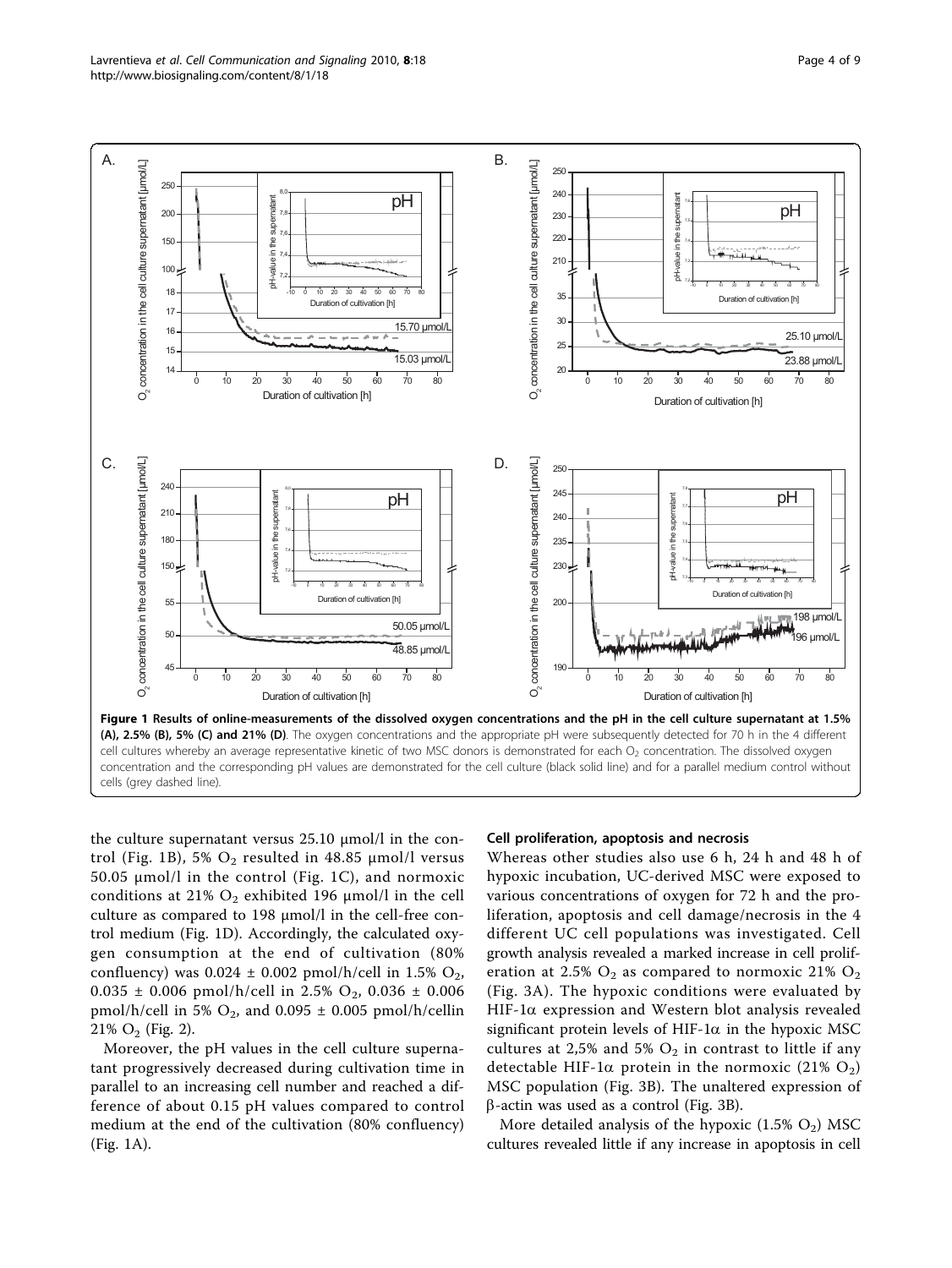<span id="page-4-0"></span>

preparations from all four donors (Fig. [4A\)](#page-5-0). In contrast, a markedly decreased cell damage or necrosis in all MSC populations became detectable under hypoxic conditions as evaluated by a significantly reduced LDH release in two of the four MSC donors (Fig. [4B](#page-5-0)).

#### Glucose metabolism-associated gene regulation

We also analysed the regulation of some energy metabolism pathway-associated factors including GLUT-1 (glucose transport into the cell), LDHA (glycolysis), G6PD (pentose phosphate pathway), PDK-1 (suppression of the oxidative phosphorylation) which also represent some targets of the transcription factor HIF-1 $\alpha$ . Quantitative RT-PCT analysis revealed a significant upregulation of GLUT-1, LDHA and PDK-1 in 1.5%  $O_2$ , 2.5%  $O_2$  and 5%  $O_2$  as compared to normoxic cultivated (21%  $O_2$ ) control cells (Fig. [5](#page-5-0)). In contrast, no upregulation of G6PD in hypoxic conditions was detectable (Fig. [5\)](#page-5-0).

#### Metabolic analysis

MSC cultured at 1.5%  $O_2$  consumed significantly more glucose (22.35  $\pm$  1.56 pmol/day/cell) (Fig. [6A](#page-6-0)) and produced significantly more lactate  $(19.11 \pm 3.58 \text{ pmol/day}/$ cell) when compared to normoxic controls  $(12.00 \pm 1.93)$ and 11.  $44 \pm 2.93$  respectively) (Fig. [6B\)](#page-6-0). At 2.5% glucose consumption and lactate production rates were lower than at 1.5%  $O_2$  (15.10  $\pm$  1.39 and 12.48  $\pm$  3.08 pmol/ day/cell respectively), but still higher than in nomoxic controls (Fig. [6 A, B\)](#page-6-0). At 5%  $O_2$ , there were no differences in glucose uptake and lactate production when compared to 21%  $O_2$ . The calculated lactate/glucose molar ratio was nearly the same at all oxygen concentrations (0.7 - 1.0 mol/mol) (Fig. [6C](#page-6-0)).

Consumption of glutamine was lower at  $1.5\%$  O<sub>2</sub> (1.94)  $\pm$  0.53 pmol/day/cell) and at 2.5% O<sub>2</sub> (2.65  $\pm$  0.95 pmol/ day/cell) with no detectable difference at 5%  $O_2$  (2.79  $\pm$ 0.72 pmol/day/cell) when compared to  $21\%$  O<sub>2</sub> controls  $(2.82 \pm 1.37 \text{ pmol/day/cell})$  (Fig. [7A\)](#page-6-0). Glutamate production was lower at 1.5%, 2.5% and 5%  $O_2$  when compared to 21% normoxic control (Fig. [7B](#page-6-0)).

## **Discussion**

Cultivation of MSCs under hypoxic conditions mimic the natural microenvironment of these cells represents an important prerequisite to study cell proliferation,

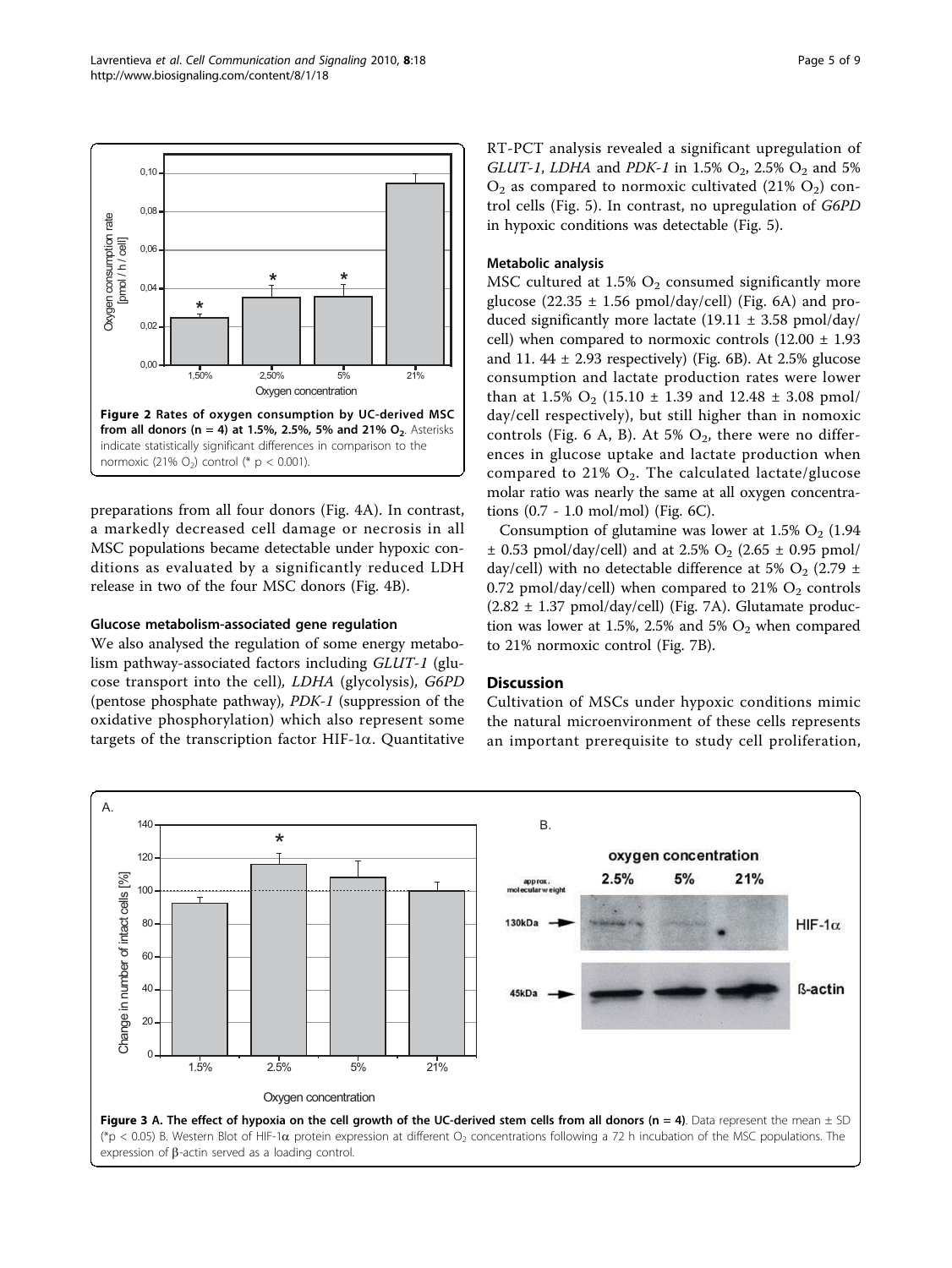<span id="page-5-0"></span>

differentiation, senescence, metabolic balance and other physiological processes [\[14\]](#page-7-0). Thus, a variety of studies for *in vitro* cell cultivation and subsequent clinical applications suggested the MSC culture at hypoxic (1% to 10%  $O_2$ ) rather than normoxic (21%  $O_2$ ) conditions



Figure 5 The effect of hypoxia on glucose metabolismassociated gene expression which may also represent HIF-1 $\alpha$ target genes. Gene expression was detected by Real-Time RT-PCR using primers for glucose-6-phosphate dehydrogenase (G6PD), glucose transporter-1 (GLUT-1), lactate dehydrogenase A (LDHA), pyruvate dehydrogenase kinase-1 (PDK-1) with hypoxanthine phosphoribosyltransferase-1 expression as an internal control. The data represent the expression levels in the UC-derived MSC populations at 1.5%  $O_2$  (black bars), 2.5%  $O_2$  (dark grey bars) and 5%  $O<sub>2</sub>$  (light grey bars) and compared to the steady state expression levels of normoxic control cultures at  $21\%$  O<sub>2</sub> (dashed line). Data represent the mean  $\pm$  SD of three independent experiments.

[[21,22](#page-8-0)]. Moreover, implanted MSCs in clinical applications without well-developed blood vessels would suffer from limited nutrient and oxygen supply which requires more knowledge about the ability of the cells to survive and adapt to the altered microenvironment.

The results from the present study reveal that UC-derived mesenchymal cells adapt their oxygen consumption and the accompanying energy metabolism according to the appropriate available oxygen concentrations. Thus, oxygen consumption rates of MSC under hypoxic conditions were about 3 times lower as compared to a normoxic atmosphere. Similar data have been reported in hypoxic primary human fibroblasts and the online measurements of the oxygen consumption rate at normoxic conditions stays in the nanomolar range which was in agreement with a variety of other studies [\[23](#page-8-0)-[26](#page-8-0)]. Significant up-regulation of the PDK1 gene expression confirms previous findings, demonstrated that decreased cell respiration under hypoxic conditions is a result of downregulation of the mitochondrial oxygen consumption [\[24](#page-8-0)]. Upregulated PDK1 suppresses the utilization of pyruvate as a fuel for the Krebs cycle. This mechanism is used by the cell to maintain the intracellular oxygen concentration, i.e. to keep homeostasis.

Cultivation of UC-derived human MSC at 1.5%  $O_2$ revealed little if any increase in apoptosis. Moreover, in 2.5%  $O_2$  cells demonstrated an increased proliferative capacity. Similar data were obtained in bone marrow-derived MSC [\[14,](#page-7-0)[27\]](#page-8-0). Moreover, the level of cell damage and/or necrosis under 1.5% hypoxia was significantly lower than in the normoxic control cell culture suggesting an adaptation to the energy requirements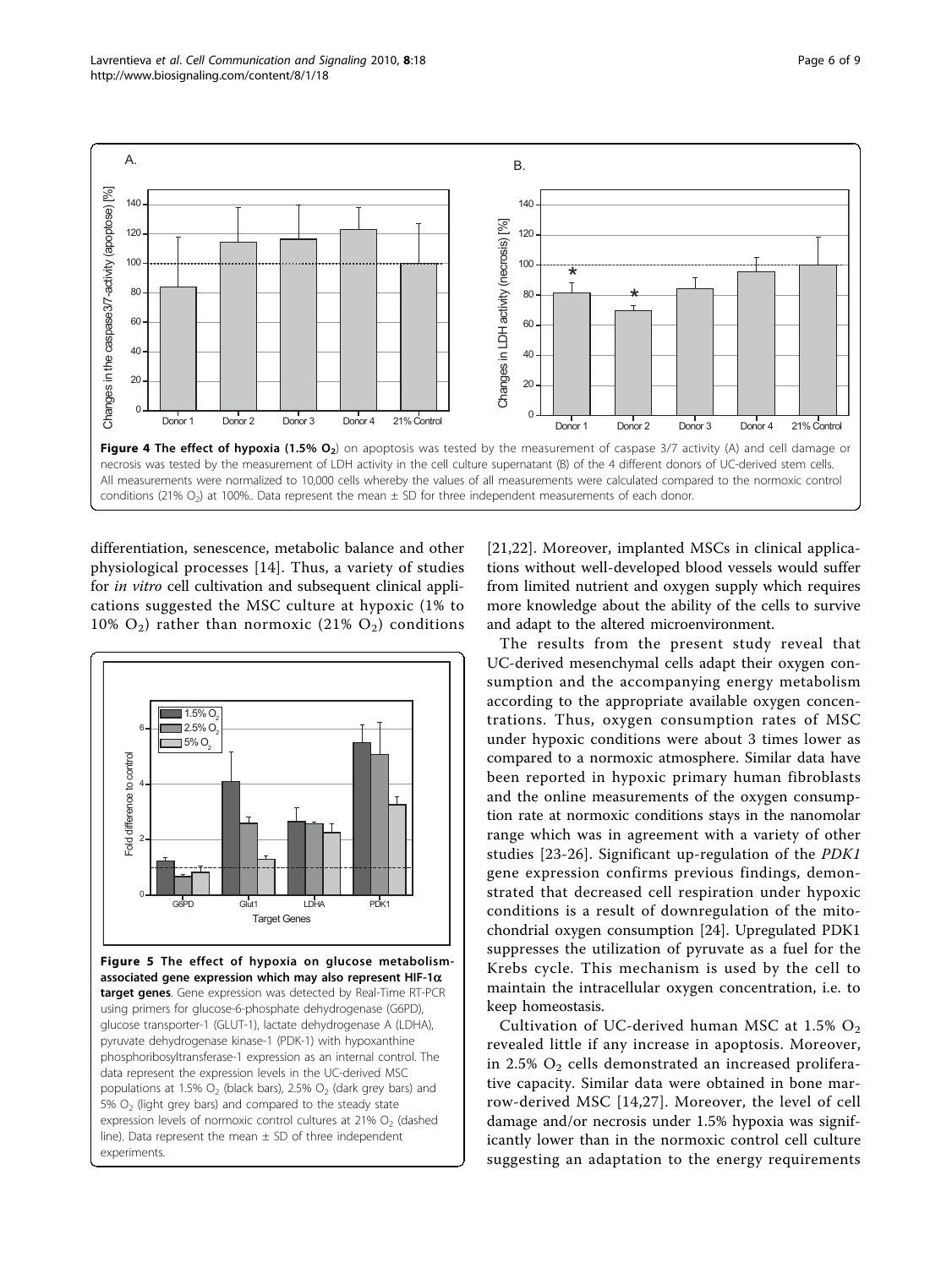<span id="page-6-0"></span>

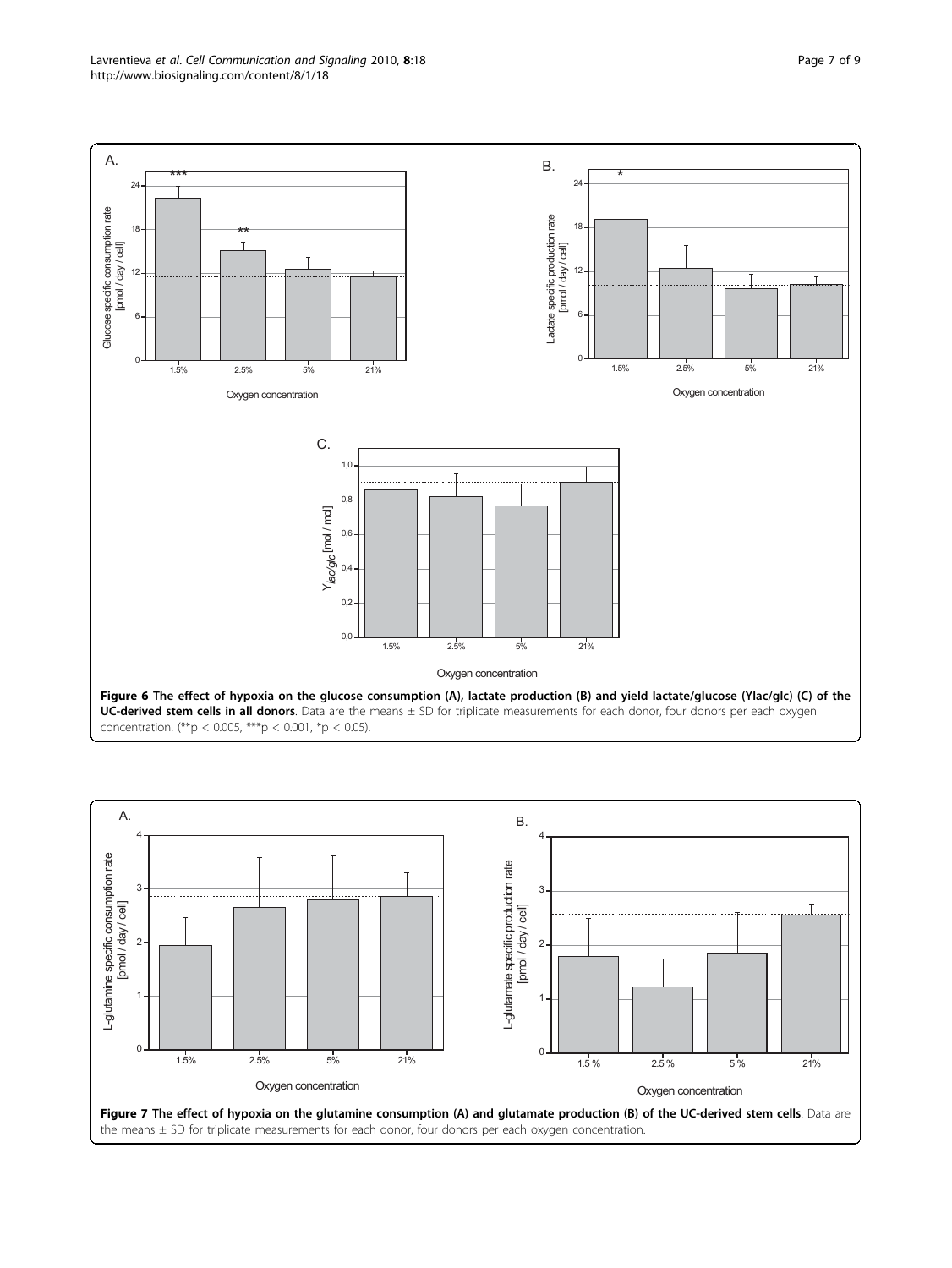<span id="page-7-0"></span>during hypoxia. This reduced concentration of oxygen in the hypoxic environment can contribute to a reduced production and availability of reactive oxygen species which are mainly responsible for the enhancement of cell damage [[28,29](#page-8-0)]. The energy metabolism is mainly represented by glucose and glutamine, two important molecular carbon and nutrient sources. The analysis of metabolic activities of UC-derived MSC in our study were in agreement with previously described increases in glucose consumption and lactate production at low oxygen tension as a consequence of switching cell metabolism from oxidative phosphorylation to anaerobic glycolysis as well as an up-regulation of the glucose transport into the cells [[27,30\]](#page-8-0). The yield of lactate production from glucose, however, was significantly lower in UC-derived MSC than it has been reported in bone marrow- and adipose tissue-derived MSC for both, hypoxic and normoxic conditions [[30-33\]](#page-8-0). One possible explanation could be metabolic modifications within the mesenchymal stem cell populations originating from embryonic/fetal sources like umbilical cord as compared to adult bone marrow or adipose tissue. Indeed, recent work substantiates this hypothesis demonstrating alterations in the capacity of UC-derived MSC to differentiate along the adipogenic, chondrogenic and osteogenic pathway as compared to MSC obtained from adult adipose tissue [[34](#page-8-0)]. This is furthermore supported by the suggestions of different MSC subpopulations exhibiting different levels of proliferative capacity and subsequent aging [[20,35](#page-8-0)]. Likewise, hypoxia-induced MSC from different sources may also display different functional characteristics. Thus, a hypoxic environment can modulate the autocrine or paracrine activity of a variety of cytokines and growth factors in bone marrow-derived MSC [[36\]](#page-8-0), whereas in cord blood-derived MSC, two subpopulations were identified displaying low and high aldehyde dehydrogenase (ALDH) activity and significant differences in the proliferative capacity and the ability to differentiate [\[37](#page-8-0)].

Together, these findings demonstrated that UCderived human MSC adapt the energy consumption and metabolism according to an appropriate hypoxic environment. Interestingly, distinct hypoxic conditions contribute to enhanced growth of UC-derived MSC in parallel to reduced cellular damage. Moreover, human mesenchymal stem cells obtained from the umbilical cord displayed metabolic differences during the adaptation to a hypoxic environment when compared to MSC derived from other tissues indicating tissue-originating variations in the functional properties of these different stem cell (sub)populations.

#### Acknowledgements

We thank Martina Weiss for technical assistance and Dr. A. Galkin (Queen's University Belfast) for helpful discussions and critical reading of the manuscript. Part of this work supported by funding from the Deutsche Forschungsgemeinschaft (DFG, German Research Foundation) for the Cluster of Excellence REBIRTH.

#### Author details

<sup>1</sup>Institut für Technische Chemie, Leibniz Universität Hannover, Callinstrasse 5 30167 Hannover, Germany. <sup>2</sup>Laboratory of Biochemistry and Tumor Biology, Department of Obstetrics and Gynecology, Medical University, Hannover, Carl-Neuberg-Straße 1, 30625 Hannover, Germany.

#### Authors' contributions

AL was involved in MSC isolation and primary culture from different umbilical cords and the RT-PCR measurements. IM contributed to the oxygen and enzyme measurements. CK designed the study and drafted the manuscript. RH provided the ethic vote and patient's written consent for the umbilical cords, contributed to the hypoxic culture of UC-MSC, performed the HIF-1 $\alpha$  Western Blots and finalized the manuscript. All authors have read and approved the final manuscript.

#### Competing interests

The authors declare that they have no competing interests.

Received: 8 June 2010 Accepted: 16 July 2010 Published: 16 July 2010

#### References

- 1. Hass R: Retrodifferentiation–[a mechanism for cellular regeneration?](http://www.ncbi.nlm.nih.gov/pubmed/19335196?dopt=Abstract) Biol Chem 2009, 390:409-416.
- 2. Hass R: [Rejuvenation in distinct cell populations What does it mean?](http://www.ncbi.nlm.nih.gov/pubmed/19638307?dopt=Abstract) Exp Gerontol 2009, 44:634-638.
- 3. Le Blanc K, Tammik L, Sundberg B, Haynesworth SE, Ringden O: [Mesenchymal stem cells inhibit and stimulate mixed lymphocyte](http://www.ncbi.nlm.nih.gov/pubmed/12542793?dopt=Abstract) [cultures and mitogenic responses independently of the major](http://www.ncbi.nlm.nih.gov/pubmed/12542793?dopt=Abstract) [histocompatibility complex.](http://www.ncbi.nlm.nih.gov/pubmed/12542793?dopt=Abstract) Scandinavian Journal of Immunology 2003, 57:11-20.
- 4. Zuk PA, Zhu M, Ashjian P, De Ugarte DA, Huang JI, Mizuno H, Alfonso ZC, Fraser JK, Benhaim P, Hedrick MH: [Human adipose tissue is a source of](http://www.ncbi.nlm.nih.gov/pubmed/12475952?dopt=Abstract) [multipotent stem cells.](http://www.ncbi.nlm.nih.gov/pubmed/12475952?dopt=Abstract) Molecular Biology of the Cell 2002, 13:4279-4295.
- 5. Kern S, Eichler H, Stoeve J, Kluter H, Bieback K: [Comparative analysis of](http://www.ncbi.nlm.nih.gov/pubmed/16410387?dopt=Abstract) [mesenchymal stem cells from bone marrow, umbilical cord blood, or](http://www.ncbi.nlm.nih.gov/pubmed/16410387?dopt=Abstract) [adipose tissue.](http://www.ncbi.nlm.nih.gov/pubmed/16410387?dopt=Abstract) Stem Cells 2006, 24:1294-1301.
- 6. Giordano A, Galderisi U, Marino IR: [From the laboratory bench to the](http://www.ncbi.nlm.nih.gov/pubmed/17226788?dopt=Abstract) [patients bedside: An update on clinical trials with mesenchymal stem](http://www.ncbi.nlm.nih.gov/pubmed/17226788?dopt=Abstract) [cells.](http://www.ncbi.nlm.nih.gov/pubmed/17226788?dopt=Abstract) Journal of Cellular Physiology 2007, 211:27-35.
- [<http://clinicaltrials.gov/ct2/results?term=MSCs>]
- 8. Chow DC, Wenning LA, Miller WM, Papoutsakis ET: [Modeling pO\(2\)](http://www.ncbi.nlm.nih.gov/pubmed/11463616?dopt=Abstract) [distributions in the bone marrow hematopoietic compartment. I. Krogh](http://www.ncbi.nlm.nih.gov/pubmed/11463616?dopt=Abstract)'s [model.](http://www.ncbi.nlm.nih.gov/pubmed/11463616?dopt=Abstract) Biophysical Journal 2001, 81:675-684.
- 9. Bizzarri A, Koehler H, Cajlakovic M, Pasic A, Schaupp L, Klimant I, Ribitsch V: [Continuous oxygen monitoring in subcutaneous adipose tissue using](http://www.ncbi.nlm.nih.gov/pubmed/17723504?dopt=Abstract) [microdialysis.](http://www.ncbi.nlm.nih.gov/pubmed/17723504?dopt=Abstract) Analytica Chimica Acta 2006, 573:48-56.
- 10. Harrison JS, Rameshwar P, Chang V, Bandari P: [Oxygen saturation in the](http://www.ncbi.nlm.nih.gov/pubmed/11783438?dopt=Abstract) [bone marrow of healthy volunteers.](http://www.ncbi.nlm.nih.gov/pubmed/11783438?dopt=Abstract) Blood 2002, 99:394-394.
- 11. Ward JPT: Oxygen sensors in context. Biochimica Et Biophysica Acta-Bioenergetics 2008, 1777:1-14.
- 12. Wiseman H, Halliwell B: [Damage to DNA by reactive oxygen and nitrogen](http://www.ncbi.nlm.nih.gov/pubmed/8546679?dopt=Abstract) [species: Role in inflammatory disease and progression to cancer.](http://www.ncbi.nlm.nih.gov/pubmed/8546679?dopt=Abstract) Biochemical Journal 1996, 313:17-29.
- 13. Miller WM, Wilke CR, Blanch HW: [Effects of Dissolved-Oxygen](http://www.ncbi.nlm.nih.gov/pubmed/3654764?dopt=Abstract) [Concentration on Hybridoma Growth and Metabolism in Continuous](http://www.ncbi.nlm.nih.gov/pubmed/3654764?dopt=Abstract) [Culture.](http://www.ncbi.nlm.nih.gov/pubmed/3654764?dopt=Abstract) Journal of Cellular Physiology 1987, 132:524-530.
- 14. Rosova I, Dao M, Capoccia B, Link D, Nolta JA: [Hypoxic preconditioning](http://www.ncbi.nlm.nih.gov/pubmed/18511601?dopt=Abstract) [results in increased motility and improved therapeutic potential of](http://www.ncbi.nlm.nih.gov/pubmed/18511601?dopt=Abstract) [human mesenchymal stem cells.](http://www.ncbi.nlm.nih.gov/pubmed/18511601?dopt=Abstract) Stem Cells 2008, 26:2173-2182.
- 15. Kohls O, Scheper T: Setup of a fiber optical oxygen multisensor-system and its applications in biotechnology. Sensors and Actuators B-Chemical 2000, 70:121-130.